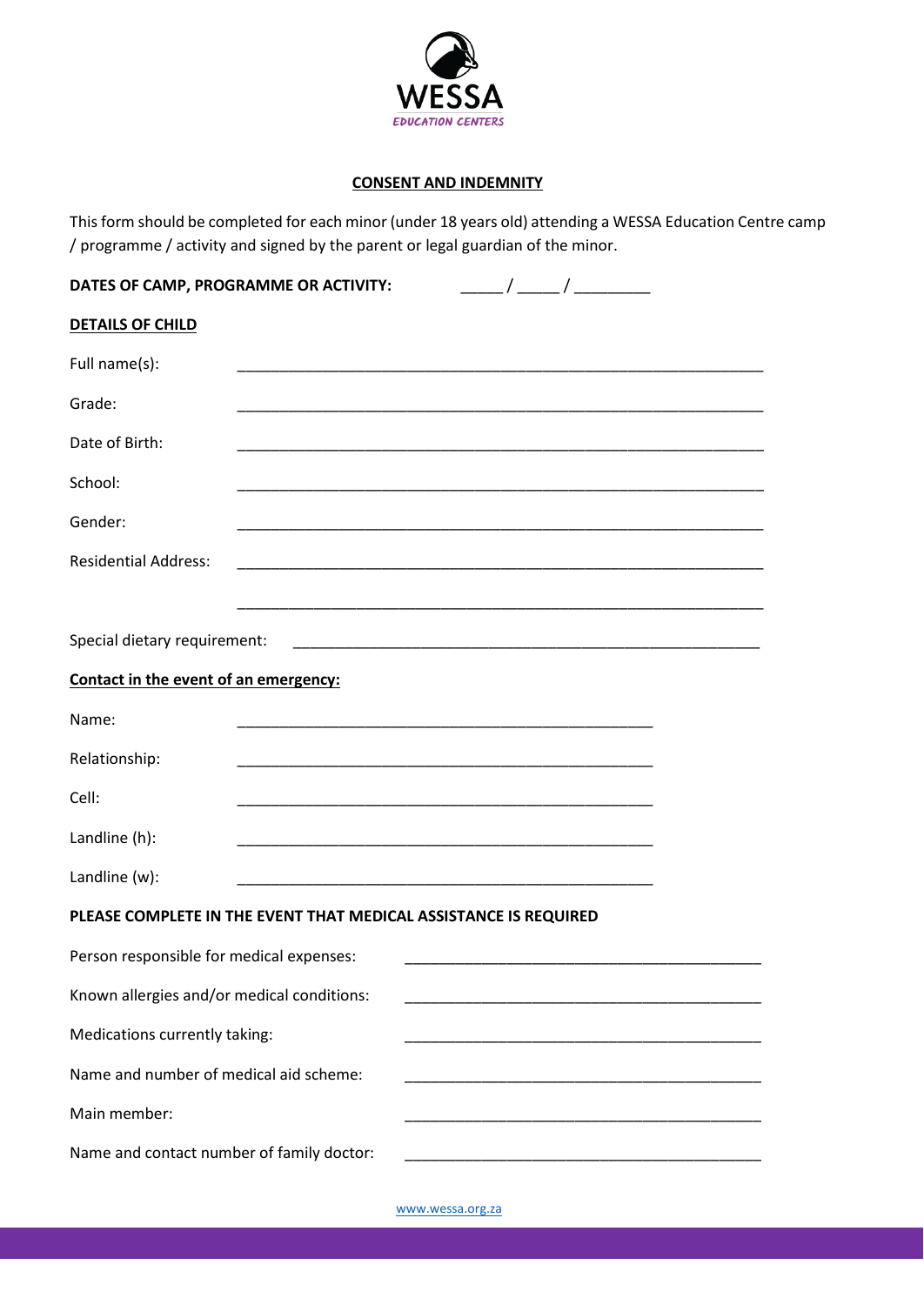

## **CONSENT AND INDEMNITY**

This form is to be completed by parent / legal guardian of child under 18 years of age:

I, \_\_\_\_\_\_\_\_\_\_\_\_\_\_\_\_\_\_\_\_\_\_\_\_\_\_\_\_\_\_\_\_\_\_\_\_\_ (the name and surname of the parent / legal guardian), the

undersigned parent / legal guardian of \_\_\_\_\_\_\_\_\_\_\_\_\_\_\_\_\_\_\_\_\_\_\_\_\_\_\_\_\_\_\_\_\_\_\_\_\_\_\_

(full name and surname of child) hereby consent to my child attending a WESSA camp at the following centre

## **I hereby state and confirm that:**

\_\_\_\_\_\_\_\_\_\_\_\_\_\_\_\_\_\_\_\_\_\_\_\_\_\_\_\_\_\_\_\_\_\_\_\_\_\_\_\_\_\_\_\_.

- 1. I understand and acknowledge that the activities, *inter alia* those listed below, that my child may engage in have inherent risks and dangers that could result in damage to property, loss of life and/or injury to my child.
- 2. I consent to my child participating in such activities and agree to accept all risks to my child and his or her property involved in his or her participation in such events.
- 3. My child's general health is good and there is nothing which renders him / her unfit to undertake an excursion into the natural environment (including beaches, bush, forest, mountains and mangroves) or water-based environment (including streams and dams).
- 4. I will undertake to inform WESSA should my child suffer from any serious medical condition or if he or she is currently using medication.
- 5. I understand and appreciate the inherent risks and dangers of my child participating in WESSA's educational camps, programmes, activities, initiative games and ropes course activities, including but not limited to; slippery conditions and uneven surfaces to walk over, the hazards of climbing or descending trees, walking on logs / wires suspended above the ground, travelling through mountainous areas, paddling or otherwise travelling through turbulent or calm waters, climbing or descending rock faces, exposure to the forces of weather and / or nature, paintballing, accidents or illnesses occurring in remote places without medical facilities and travel by air, train, automobile and / or other forms of potential encounters with insects and wild animals, transportation which could result in property damage and personal injury - and I agree to accept all risks whether present or future, known or unknown, arising from or as a result of my child's participation in these activities.
- 6. I understand and accept that any medical evacuation for my child will be at my own expense.
- 7. I voluntarily assume the risks as set out above which are inherent to camps / programmes / activities and that I, together with my heirs, executors and administrators hereby indemnify and release WESSA, its members, officers, servants and agents from liability from all or any claims (including; loss of property, loss of life and / or injury) that could accrue to my child arising out of his / her participation in the said education camps / programmes / activities or any related activities.
- 8. I agree that my child will be bound by the rules of the WESSA Centre and will obey any reasonable instructions issued by the WESSA staff. I authorise the WESSA staff members under whose care and / or control my child is at the time to deal firmly with my child should he / she misbehave or break any